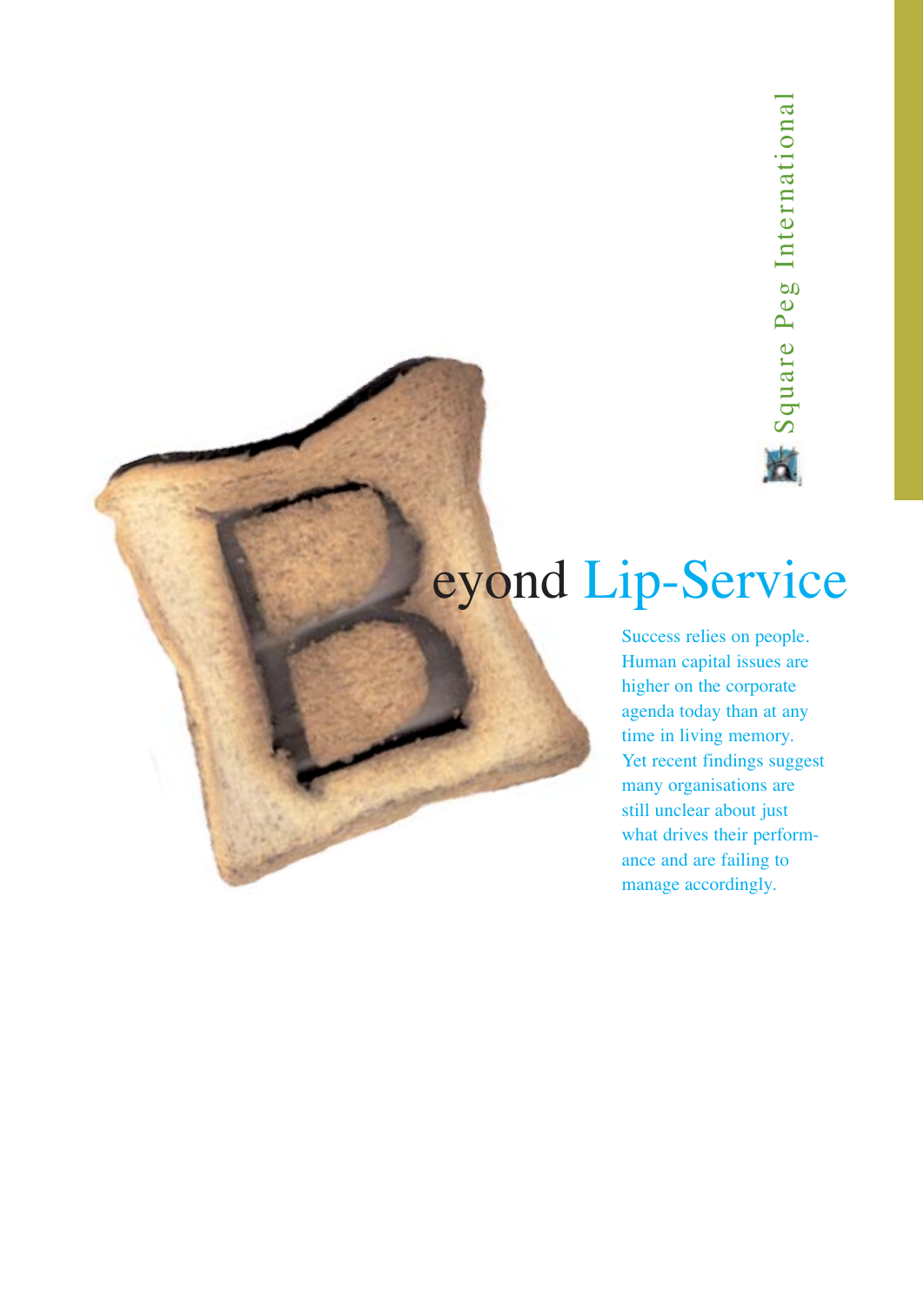

In working with a number of organisations world-wide the consulting firm of Square Peg International has identified some emerging trends in the challenges facing businesses today. To look into these issues more closely we took soundings on perceptions of organisational fitness and have started by conducting a survey of UK professionals.

"The most striking thing about the findings from this research is not so much the themes it reveals but the extent of the problems it uncovers," said Doug Ross, Square Peg's Managing Director. "Many of the issues it highlights have been on CEO radars for some years now. But, it seems, they are not going away." Our research confirms that now more than ever organisations need help to:

Define the success formula and make strategy everybody's business. Plenty of resources and consultant hours have been spent defining visions, missions, and strategies but many organisations still fail to communicate internally and make strategy explicit –meaningful for people at every level in the organisation!

Strengthen and support senior managers to be effective business leaders. Get both the dynamics and mechanics of leadership right. Employees look to leaders for passion, energy and organisation. Sound strategy without quality leadership is dead in the water. Our research shows that today's leaders do not display the qualities needed to make strategy a reality.

Manage HR like a business and invest in people practices to drive value. Align the culture, workforce, and people practices with corporate objectives. Close the commitment and motivation gap by focussing on employee relationships.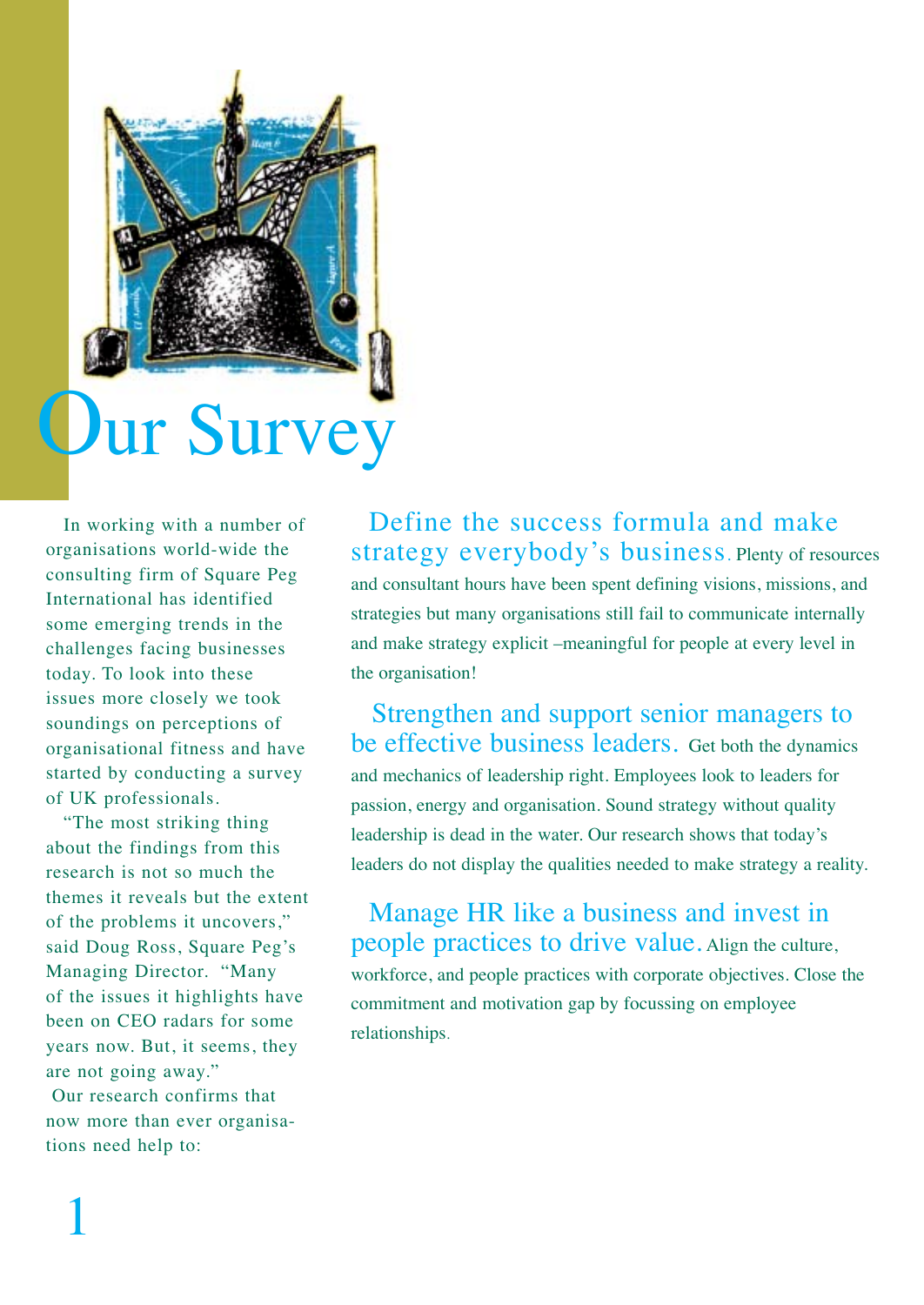he challenge is to move beyond lip-service and focus on driving all three elements of business success. T

### **Business Success** demonstrated that succe

demonstrated that success is not simply achieved by developing great strategies, nor is it achieved by great leadership alone. Without a clear direction even the best leadership is ineffective and excellent strategy with poor leadership is pointless.

What is more, without an aligned and competent workforce nothing concrete is achievable. We believe therefore that three elements are required to drive value; strategy, leadership and people practices.

Our research sheds light on significant gaps in all three areas.

Square Peg International Square Peg International 賓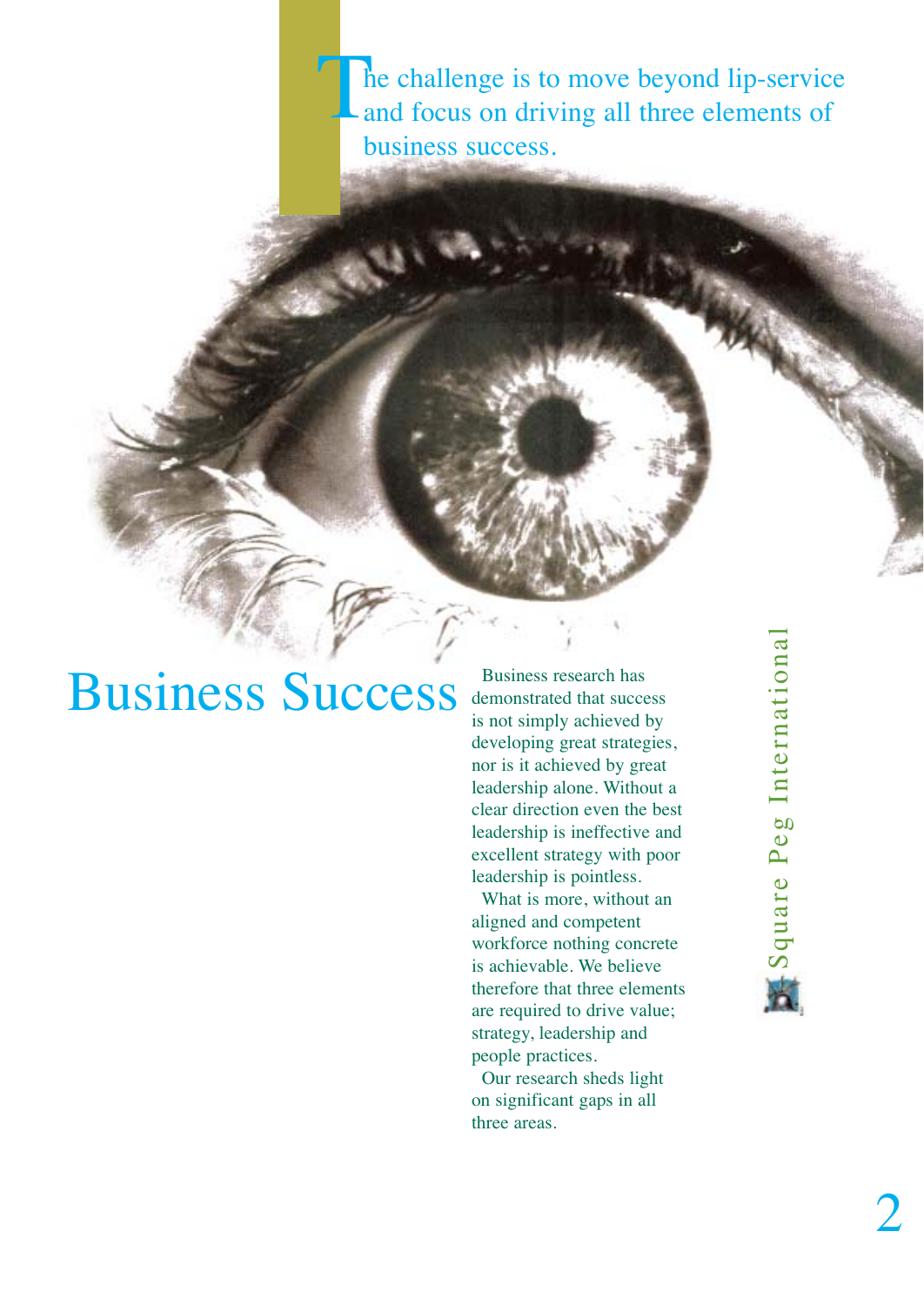# trategy



Despite decades of strategy workshops and a blizzard of buzzwords it seems that many organisations are still struggling with this fundamental element of business success.

Of course clear and appropriate missions and visions, translated into a coherent set of operational strategies are a prerequisite of performance.

But these in turn must be understood and bought-into by the organisation. And that is precisely where our research found the first gap.

Strategy – where it exists at all – is just not making it out of the boardroom and minds of leaders.

53% of our respondents reported that no clear strategy was being communicated and 75% of respondents believe a majority of employees could not accurately summarise their strategy. Two-way communication is the key here, as elsewhere.

A clearly articulated strategy is not just about giving out information and PowerPoint slides. Indeed it is about making individuals at all levels understand, reflect and comment on, and see what it means for what they do!

That is what creates a sense of shared purpose and engagement around corporate objectives.

These findings underline our experience of well-meaning management teams investing time and energy to develop elaborate strategies only to have their workforces continue with business as usual in blissful ignorance. In reality strategy implementation should be everyone's job but communication break-downs mean this frequently isn't the case.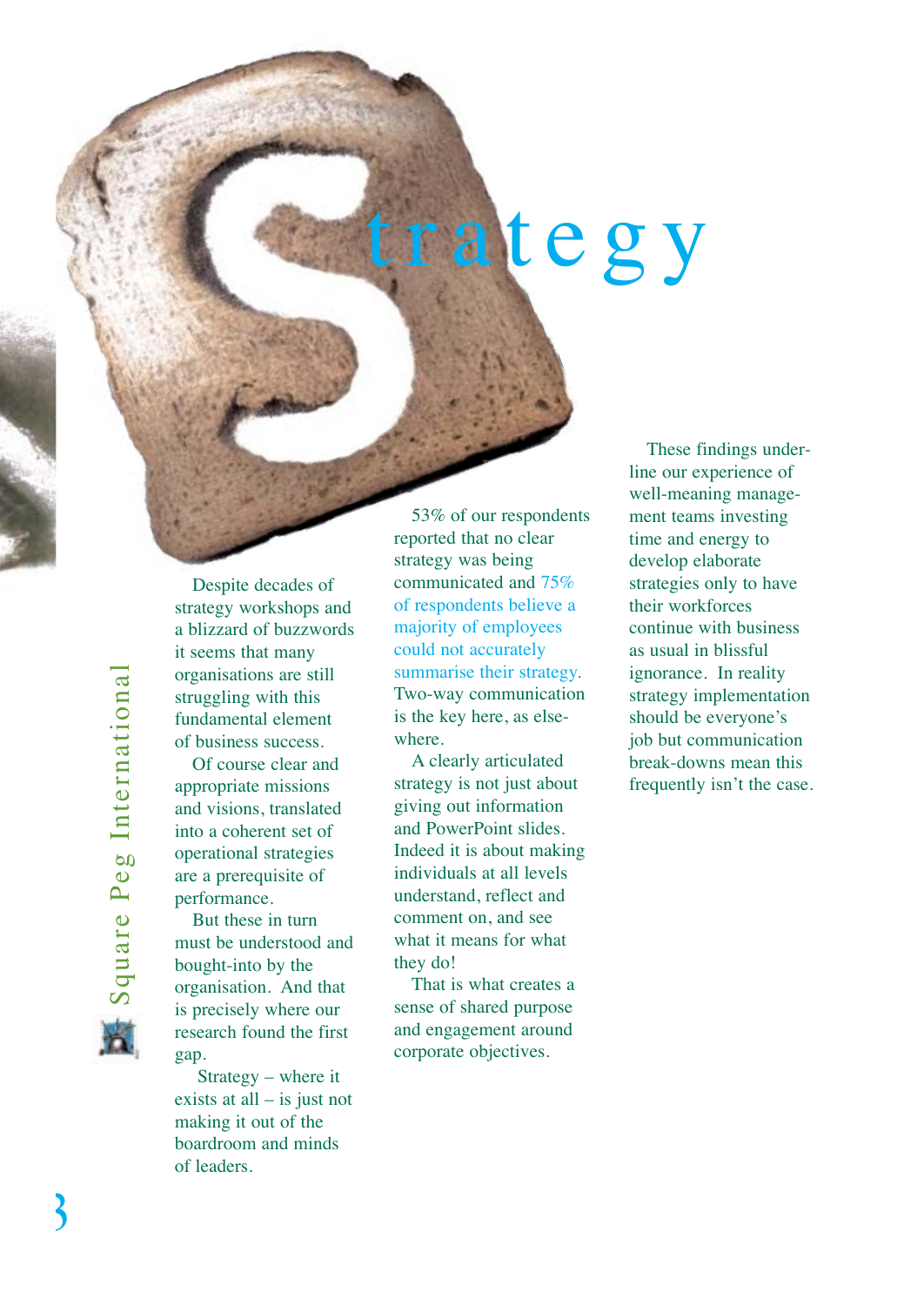## dership

hat is more, our research suggests a significant lack of confidence in leaders' ability to implement strategic plans. We expected a certain degree of scepticism about this but were surprised by the extent of poor leadership perceptions. Sixty five percent of respondents believe their organisation's leaders lack the qualities necessary to make strategy a reality. W

We do not believe that these leaders as individuals are that poorly prepared. Nonetheless sadly in this respect perceptions are reality for a lack of trust and confidence in leadership ability will self-perpetuate through unmotivated, unfocussed, cynical and even disruptive employee behaviour.

*There appear to be two main factors behind the lack of confidence in leaders.*

*Do you believe your oranisation's leaders have the qualities needed to make strategy a reality?*



Firstly, our respondents highlighted leader's inability to influence and energise.

The dynamic factors of leadership include the single most important leadership quality Communication (mentioned by 28% of respondents in unprompted questioning), followed closely by Energy & Passion (20%). Employees look to their leaders for information and inspiration and our survey suggests many are being disappointed.

Secondly our respodents highlighted a lack of technical leadership skills. The mechanical functions of leadership include having relevant knowledge and experience and above all simply being able to organise (mentioned by 12% of respondents). Staff expect their leaders to be able to manage themselves and others efficiently.

Square Peg International Square Peg International

*In many cases the failure to inform and inspire coupled with a perceived inability to organise results in leadership talent being rated as distinctly underwhelming. It doesn't take a rocket scientist to envisage the impact on corporate performance and business success.*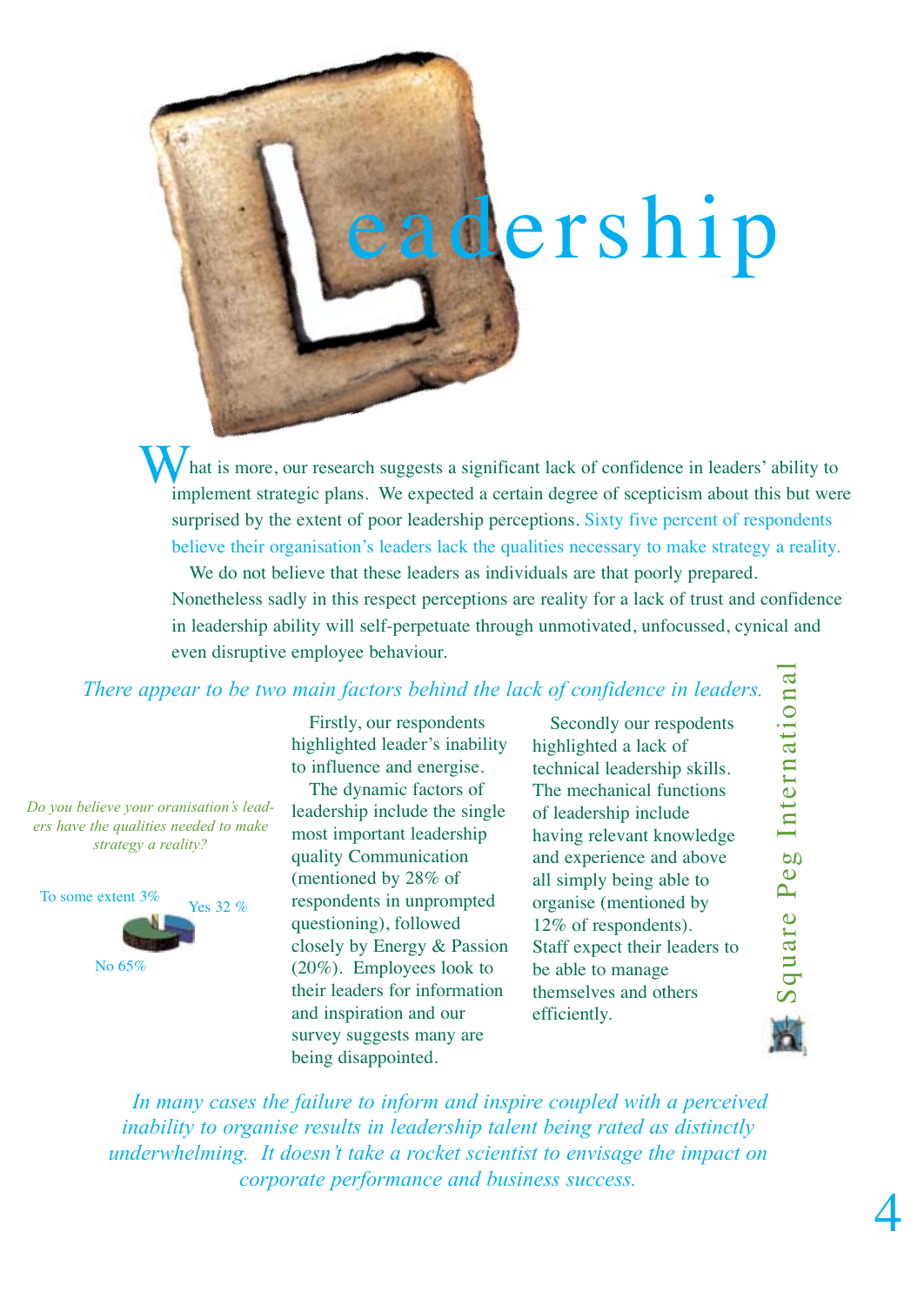# People Practices

Square Peg International Square Peg International

he third business success area where our research uncovered significant gaps is in the alignment of the culture, workforce, and people practices with corporate objectives.  $\begin{array}{c}\n\begin{array}{c}\n\text{h} \\
\text{w} \\
\text{si}\n\end{array}\n\end{array}$ 

One of the critical people practices that relates to value creation is talent attraction and retention.

It is a telling story then that 38% of our respondents estimate their organisations attract and retain "Not at all" or "Not very well" with a further 18% stating that their organisations did well at attracting high performers but subsequently failed to retain them. So the next question we probed was of those employees who stayed – to what degree did individuals have the will and the skills to contribute to driving value for their organisation?

Individuals who believe they are high performers generally believe that they have the skills needed to be successful (76%) yet, less than 50% of these same people believe that they are as motivated as their organisations would like. Obviously these responses are predicated on employee perceptions of corporate expectations.

Nevertheless, it seems that plenty of organisations are still staffed by talented individuals who, by their own admission, are very far from committed or motivated. We believe that individual motivation is driven by a combination of a strategy that allows for meaningful work, leadership that inspires and challenges, and culture and people practices that encourage employees to maximise their potential.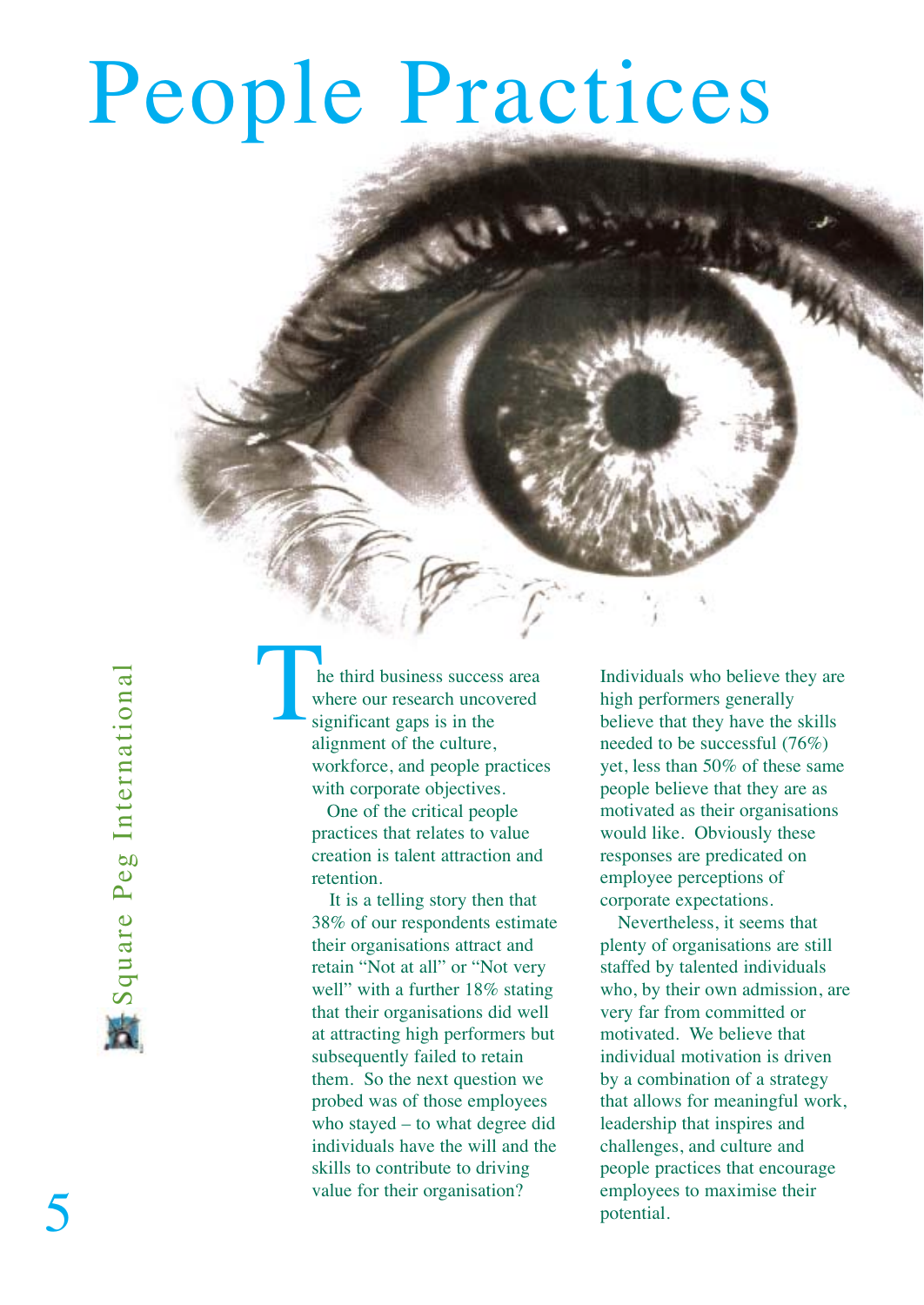gain we were surprised at the extent to which organisations still seem to have difficulty tackling their people issues. An alienated workforce poses a risk to any business so we asked our high performers just what motivates them. A

> The answers seem to lie in the nature of the employee organisation relationship and fall into two main catgories:

### The individual relationship

Put simply, employees want to feel their organisations value them as individuals. When asked"What does your organisation need to do to get the best possible performance from you as an individual?" by far the most popular response was "Praise and recognise my achievements", (33%) with several respondents explicitly stating that recognition need not be financial. This was followed closely by "Train and develop me" (29%). Other major factors mentioned include, "Listen to me", "Treat me as an individual" and "Communicate with me". The good news, then, is that relatively simple factors seem to have a disproportionate effect on employee motivation. A few well-timed and public words of praise for great performance can go a long way.

#### The holistic relationship

Underlying the need to be treated as an individual lies an apparent need for employees to be true to themselves at work. Our research suggests 90% of employees believe it is either important or very important for their personal values to be in tune with those of their organisations. And this is not just a nice-to-have.

In a post-Enron world several of our respondents cited instances where they had resigned over this matter of principle.

Furthermore three quarters of our respondents felt they had to hide their true selves at work at least some of the time.

On a large scale these relationship factors set the foundations of an organisation's culture. If the individual relationships are dysfunctional it's not surprising that overall culture will hamper rather than help business success. Our findings confirm the link, with 60% unable to state that their organisations had the right culture to achieve their goals. The same can be said of organisational design. Our sample was not optimistic about businesses' ability to place the right people in the right positions in the right teams. One respondent summed up the pessimism with "I think it only happens in dreamland".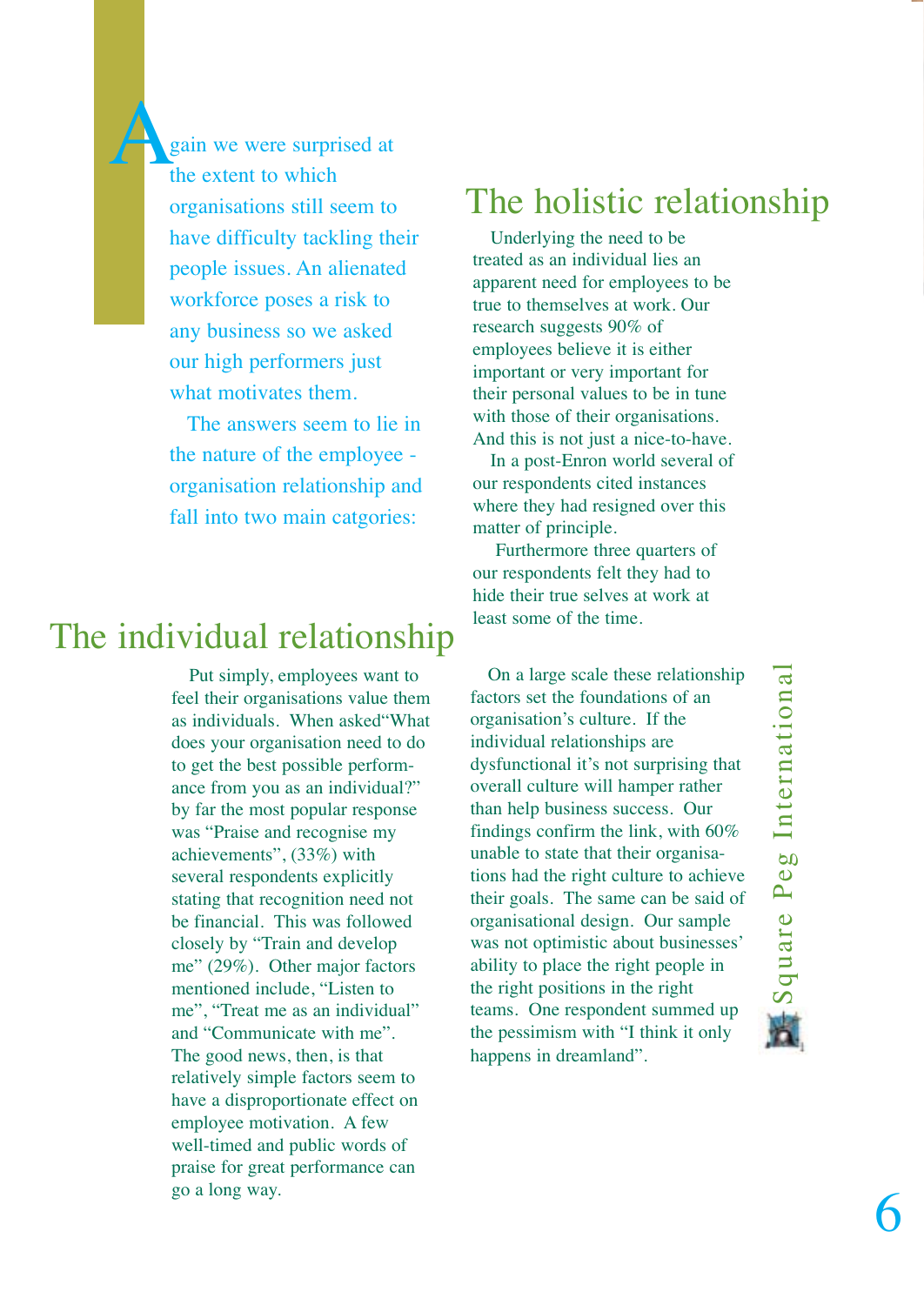# To Conclude

We don't believe that organisational alignment only happens in dreamland. For each of the opportunity areas our research identified we can suggest proven tools, interventions, processes, methodologies and approaches to better align an organisation to its strategic intent. Some examples include:

Define your success formula and make strategy everbody's business**.** To make strategy everyone's business leaders can clarify their formula for success and link it to all organisational initiatives.

By setting organisational direction, priorities and milestones and making the strategy explicit leaders can facilitate group discussion and ensure team and individual buy-in

Strengthen and support senior managers to be effective business leaders by energising and focusing your talent. To ensure that managers and leaders are both committed and applying their skills to your business it is critical to make individual and team metrics explicit so that they can be held accountable for both business results and developing the desired culture.

Team alignment, individual coaching, leadership development, and organisational design initiatives are but a few ways organisations are building and supporting the effectiveness of their leaders.

Manage HR like a business and ensure that investment in people practices drive value by delivering on organisational and employee expectations. In maximising your investment in Human Capital it is critical to make the organisation's expectations clear. Clarifying and making explicit your employeeemployer promise and linking this promise (that includes culture, workforce environment, reward, performance management, etc) to your people practices will allow you to deliver on the organisational promise and allow you to clearly monitor employee's delivery against your expectations.

Business success is not achieved by developing great strategies, nor is it achieved by great leadership for it is all just lip-service without effective implementation. Without a good plan even the best leadership is ineffective and great leadership with a poor strategy is directionless. And neither will be successful unless employees are committed to both the work being undertaken and the quality of its implementation. Thus, all elements are needed to drive value and ensure that in this competitive environment your organisation does not become toast.

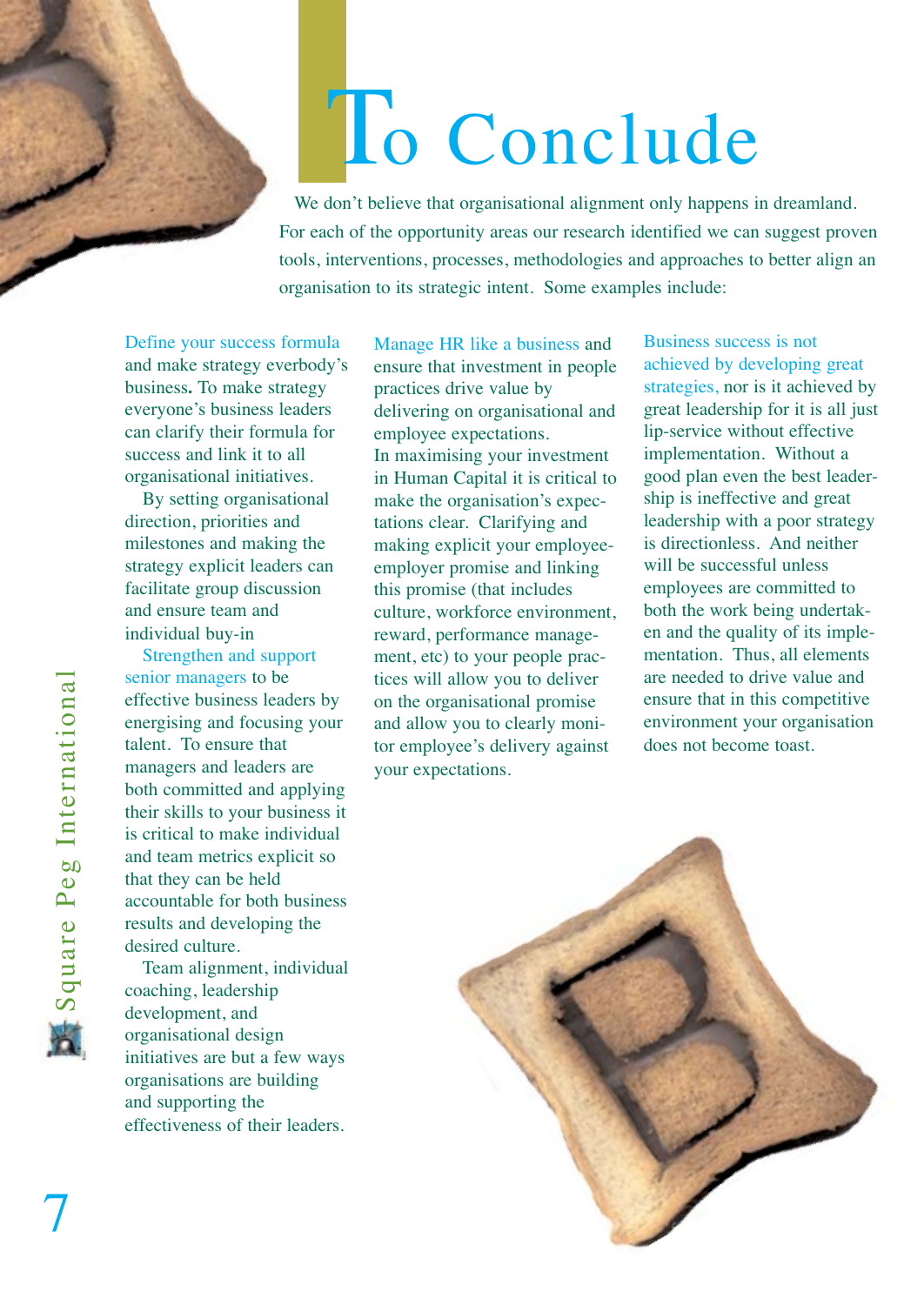## Why Square Peg

#### Organisational effectiveness is our business

quare Peg, is an international boutique consulting practice that provides an integrating force in the alignment and effectiveness of organisations. S<sub>t</sub>

Our services are based on the interrelationship between business strategy, leadership and HR - our focus is to help clients improve performance and drive value.

As business consultants focused on the people side of change we support clients managing a variety of enterprise-wide changes such as M&A's, establishing new mandates, and meeting new expectations.

We maximise productivity, performance and morale and drive value by accelerating results, ensuring their quality, and measuring their impact. From our offices in the UK and North America we assist companies to capture the full value of their investment in people.

At Square Peg, organisational effectiveness is our businessperformance is our goal.

Our consultants are seasoned experts who understand, from first-hand experience, the challenges of running and growing an organisation.

Our research and constant search for global best practices ensures that we deliver innovative workable solutions to help meet those challenges head on.

#### Clients are why we exist

Our success formula of growing one client at a time works and we now provide support to clients all over the world.

As a small focused firm we can dedicate the attention and time required to develop long standing, valued, relationships with many of our clientsmore than 20 years in some cases.

This approach allows us to have a complete understanding of their needs and means that we can move quickly to focus our efforts on activities that add value.

Our creative solutions are inspired by our overriding commitment to total client satisfaction. We strive for a special synergy in our client relationships. We challenge each other. Brainstorm. Test ideas. Lock in solutions.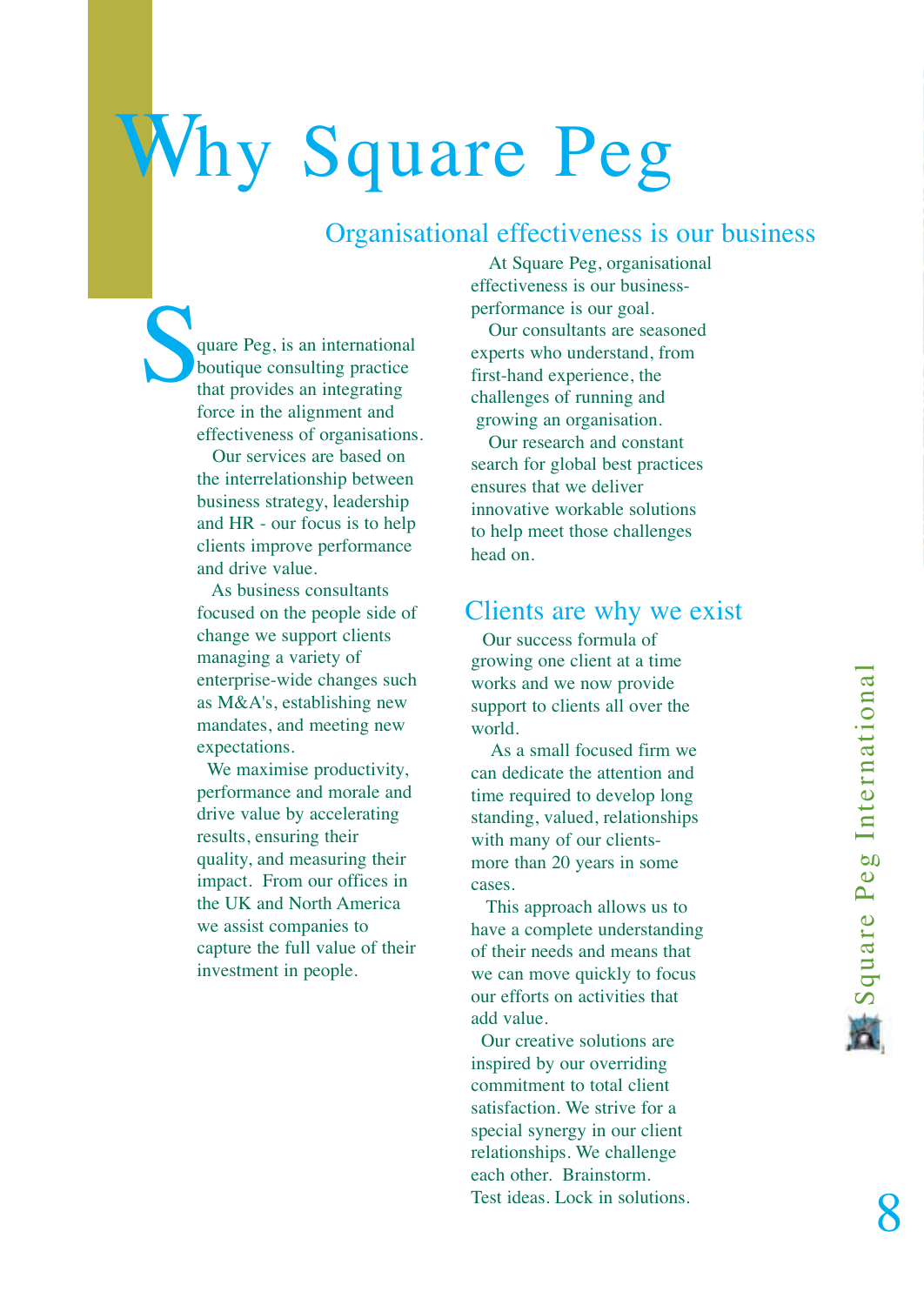

### We have a "no bull" attitude

Like all highly successful market focused businesses, Square Peg International's future isn't just about money. What we really believe sets us apart is the integrity we bring to our work; it is about leadership, making things happen, and a "no-bull" attitude. We believe that business success is not achieved through brilliant strategy. It is achieved through the brilliant execution of strategy – solutions need to pass the common sense test–always!

### We take a complete approach

Unlike other firms that bring only functional or technical expertise, we take a holistic approach to our engagements, focusing on the strategy, leadership and people practices that contribute to organisational effectiveness. This approach, combined with our strong commercial acumen, results in recommendations that are fact-based, results-oriented and actionable.

At Square Peg, we use a flexible, bespoke approach to consulting. We don't use off-the shelf solutions, we don't have to. We are innovators – thought leaders with global breadth and depth of services. Our network of consultants and independent associates can provide whatever level of service our clients need, from over-theshoulder advice to hands –on involvement.

We know that the best consulting services are an investment – not a cost. Square Peg strives to deliver the best return on your investment. We can help your organisation achieve organisational excellence.